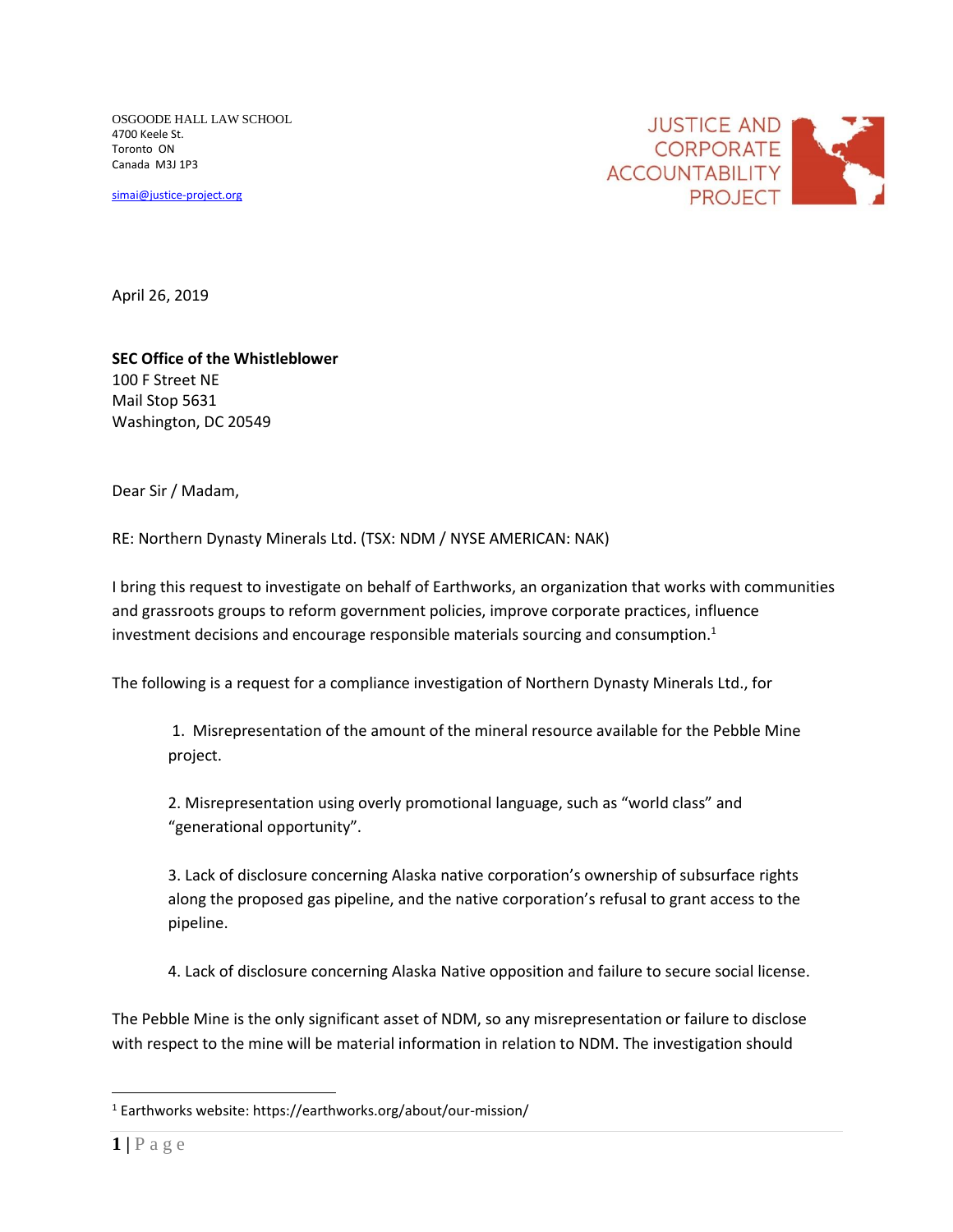encompass violations of Regulation S-K as well as Rule 408 of the *Securities Act of 1933* and Rule 12b-20 of the *Securities Exchange Act of 1934*.

## **1. Misrepresentation of the extent of the mineral resource available for the Pebble Mine project**

#### *NDM's statements*

"Today, the Pebble deposit comprises some 6.4 billion tonnes of Measured and Indicated plus an additional 4.5 billion tonnes of Inferred Mineral Resources and there is potential for expansion."<sup>2</sup>

This number, approximately 11 billion tonnes in total (12.125 tons) is mentioned in a number of publications aimed at investors including the April 2019 Factsheet; 3 the April 2019 Corporate Presentation, on slides 5 and 34;<sup>4</sup> the MD&A posted on April 1, 2019;<sup>5</sup> and the Annual Information Form posted on April 1, 2019.<sup>6</sup>

## *The Problem*

There are two problems with this representation.

(i) The company is currently getting permits for a much smaller mine that will yield only 1.17 billion tonnes (indicated, measured and inferred).

This is only about 11% of the mineral resource. The number 1.17 billion tonnes or 1.3 billion tons, does not appear anywhere in its information directed at investors, in the disclosures filed on SEDAR, nor could we find it anywhere else on the NDM web site.<sup>7</sup>

(ii) The closure plan would prohibit any future open pit mining, and possibly underground mining, for the foreseeable future.

[https://www.pebbleprojecteis.com/documents/background.](https://www.pebbleprojecteis.com/documents/background) The Draft Environmental Impact Statement can also be found at https://pebblepartnership.com

<sup>2</sup> NDM April 2019 Factsheet, p.2

online: https://www.northerndynastyminerals.com/site/assets/files/4590/ndm\_april\_2019\_final\_factsheet.pdf <sup>3</sup> NDM April 2019 Factsheet, p.2

online: https://www.northerndynastyminerals.com/site/assets/files/4590/ndm\_april\_2019\_final\_factsheet.pdf <sup>4</sup> Corporate Presentation, April 2019

online: https://www.northerndynastyminerals.com/site/assets/files/4617/northern\_dynasty\_april\_2019 presentation.pdf

<sup>&</sup>lt;sup>5</sup> MD &A for December 31, 2018 posted on SEDAR on April 1, 2019, p. 4

<sup>6</sup> 2018 Annual Information Form, posted on SEDAR on March 29, 2019, p. 25 Table 3

 $<sup>7</sup>$  The only place this number can be found is in the Project Description filed by Northern Dynasty to the U.S. Army</sup> Corps of Engineers in December 2018 and in the Draft Environmental Impact Assessment released by the U.S. Army Corps of Engineers in February 2019. See *Pebble Partnership: The Pebble Project: Project Description, December 2018,* p. 12, available for download at the US Army Corps of Engineers site. For Draft Environmental Impact Statement, February 2019, p. 4.3-1p see the US Army Corps of Engineers, site: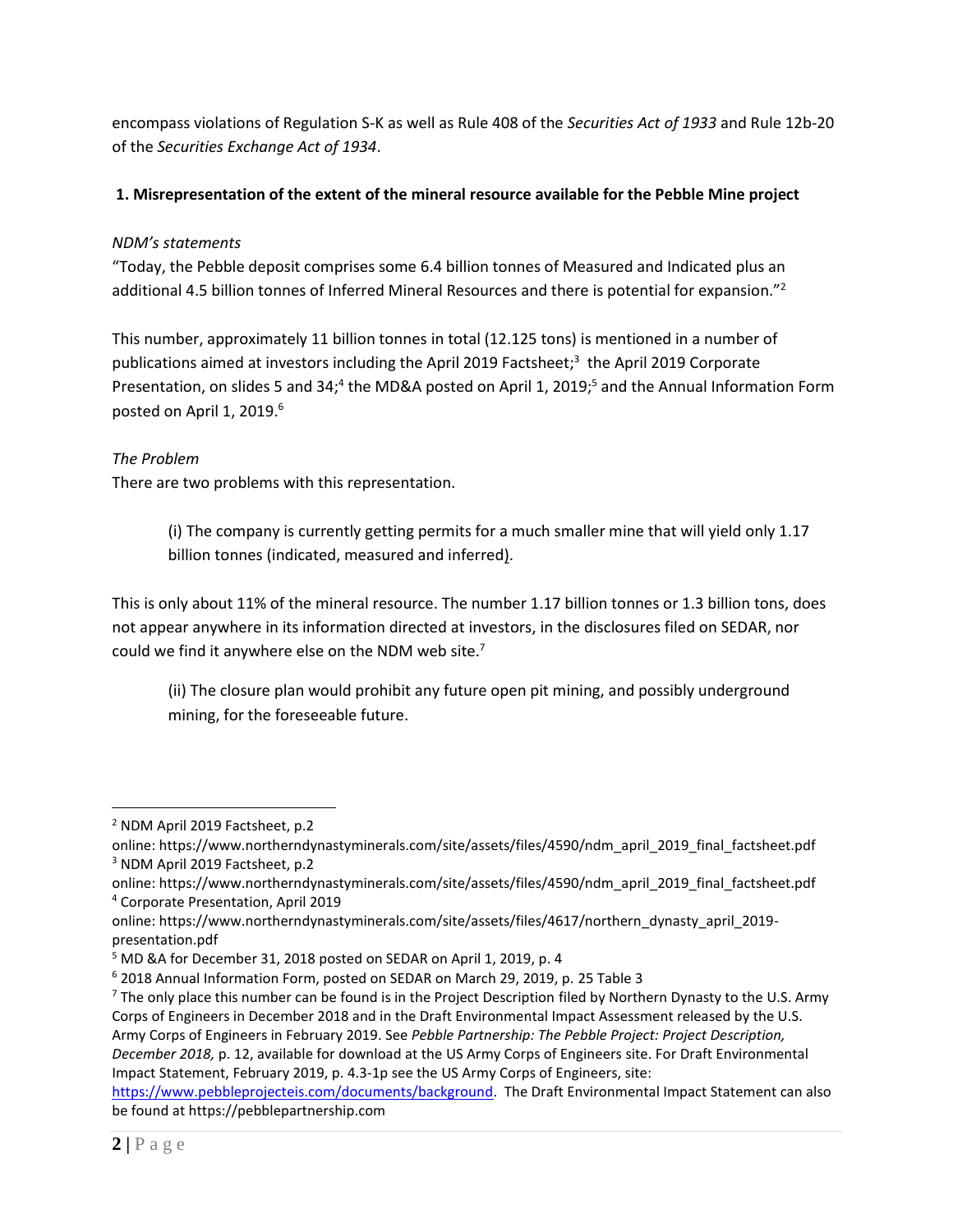The project plan submitted to the U.S. Army Corps of Engineers provides only one closure plan – backfill of the open pit with 150 million tonnes of tailings and 45 million tonnes of potentially acid generating waste rock, and flooding the pit with water.<sup>8</sup> After digging out the estimated 1.17 billion tonnes of minerals, and then filling the pit with waste, the remaining 89% of the 11 billion ton mineral resource would become "sterilized" – i.e. economically and/or technically unfeasible for mining. As explained below, for further mining, the waste would have to be removed from the pit and placed elsewhere. As well, underground mining could be impossible because of the migration of the tailings from the pit to the underground operations.

Attached is an opinion from David M. Chambers, Ph.D., P. Geop. that explains that:

(i) Before any future mining could take place, the pit would need to be drained of any accumulated water and the backfilled tailings and waste rock would need to be removed. In order to remove the waste material from the open pit to resume mining, I estimate the cost would be at least \$100 million, and quite possible several times that amount.

(ii) Backfilling the pit could also prevent mining of the underground mineral resource. When the backfilled waste is saturated with water, it will flow like a liquid. If there are any fractures that could connect the pit with the underground workings, the underground miners are at risk. This is exactly what happened at the Mufulira Mine in Zambia, killing 89 miners. Since this accident in 1970, mine engineers have been reluctant to mine under tailings because the fracture systems that would allow the migration of tailings to the underground workings are difficult to detect.

We could find no mention of the smaller volume, 1.17 billion tonnes (1.3 billion tons), anywhere in NDM materials prepared for investors or in any of its disclosures posted on SEDAR, while there are numerous references to 11 billion tonnes throughout those documents. In other words, the company gives the impression that the project will access almost 11 billion tonnes of minerals, but in fact, it is only getting permits for 1.7 billion tonnes and its closure plan will make it economically and/or technically unfeasible to access the remaining 89% of the mineral resource. NDM has omitted to state a material fact which is necessary to make the statements about its Pebble deposit not misleading.

## **2. Overly promotional language**

#### *NDM's statements*

"The Pebble deposit is one of the greatest stores of mineral wealth ever discovered, and the world's largest undeveloped copper and gold resource. The Pebble Project's tonnes, grade, metallurgy and geometry have the potential to support a modern, long-life mine."<sup>9</sup>

NDM uses similar extravagant language throughout its promotional material:

<sup>&</sup>lt;sup>8</sup> See Draft Environmental Impact Assessment, February 2019, p. 4.17-8 available at US Army Corps of Engineers https://www.pebbleprojecteis.com/

<sup>9</sup> NDM website: "Project Overview" online: https://www.northerndynastyminerals.com/pebble-project/projectoverview/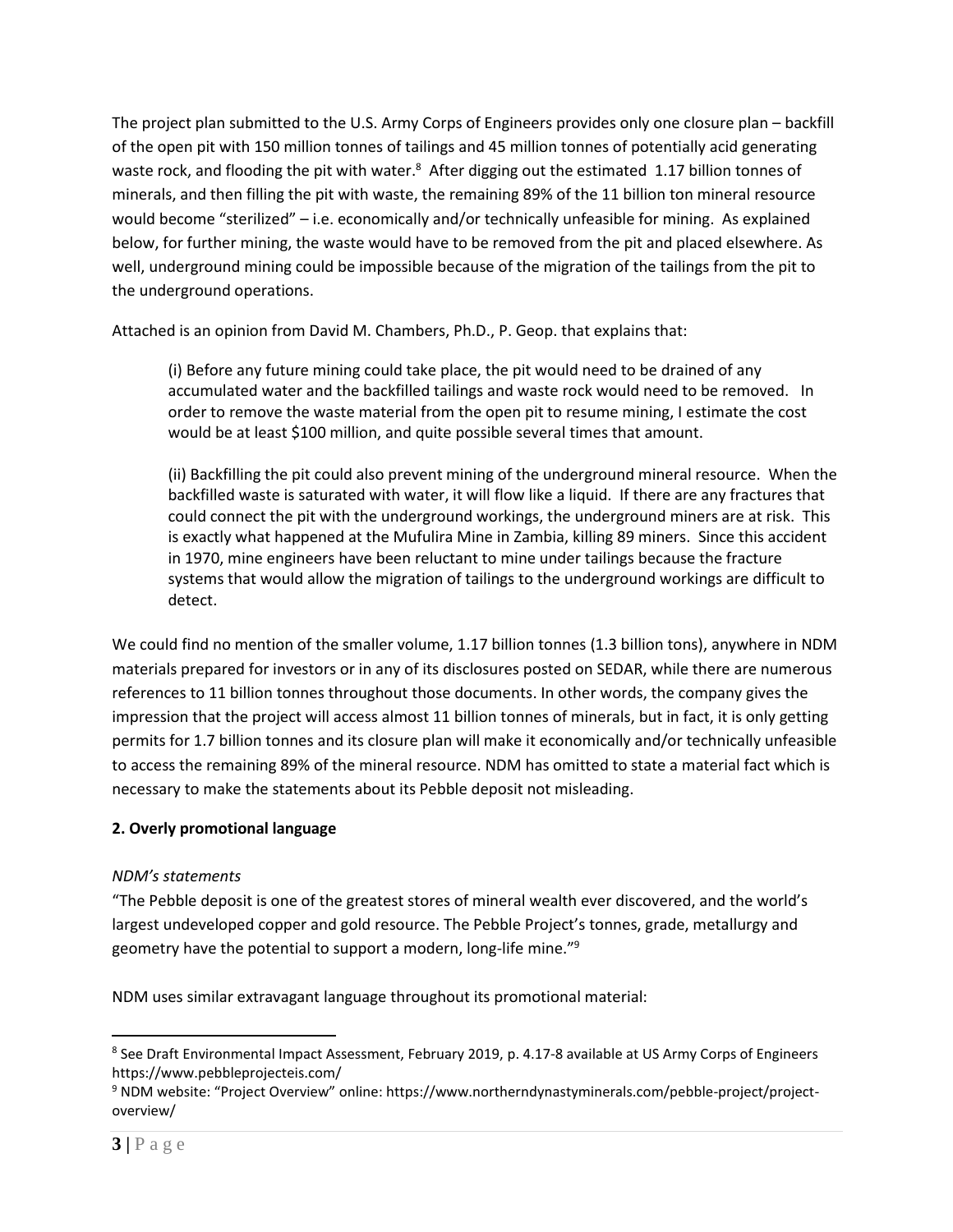In its Corporate Presentation, April 2019: 10

slide 3 "World Class Resource"

slide 4 "World Class Resource"

slide 5 "A World Class Mineral Resource"

slide 21 "A generational opportunity"

slide 30 "Among the world's greatest stores of mineral wealth"

In its Factsheet, April 2019:<sup>11</sup>

p.1 "A Generational Opportunity"

p. 3 "A World Class Resource"

In its press release of April 3, 2019:<sup>12</sup>

"[Pebble Limited Partnership] is the proponent of the Pebble Project, an initiative to develop one of the world's most important mineral resources."

## *The problem*

There are two problems with this language.

(i) Extravagant claims are not supported by preliminary economic assessment, pre-feasibility study or feasibility study.

In its Annual Information Form for 2018, released on March 29, 2019, NDM states that "…. the Pebble Project is no longer an advanced property for the purposes of NI 43-101, as the potential economic viability of the Pebble Project is not currently supported by a preliminary economic assessment, prefeasibility study or feasibility study."<sup>13</sup> In other words the project is not yet able to show the basis for viability of the smaller 1.17 billon tonne project, let alone for the full 11 billion tonne project it advertises.

(ii) Extravagant claims based on a mineral resource of 11 billion tonnes, not 1.7 billion tonnes.

As indicated above, the extravagant language is associated with the claims of access to 11 billion tonnes, whereas the actual application is for 1.7 billion tonnes, and the proposed closure technology will sterilize the remainder of the resource.

<sup>&</sup>lt;sup>10</sup> Corporate Presentation, April 2019

online: https://www.northerndynastyminerals.com/site/assets/files/4617/northern\_dynasty\_april\_2019 presentation.pdf

<sup>11</sup> NDM April 2019 Factsheet, online:

https://www.northerndynastyminerals.com/site/assets/files/4590/ndm\_april\_2019\_final\_factsheet.pdf <sup>12</sup> NDM Press Release, online: [https://www.northerndynastyminerals.com/site/assets/files/4753/2019-04-](https://www.northerndynastyminerals.com/site/assets/files/4753/2019-04-03_nr_rev_ndm_fw4j6xqx.pdf) [03\\_nr\\_rev\\_ndm\\_fw4j6xqx.pdf](https://www.northerndynastyminerals.com/site/assets/files/4753/2019-04-03_nr_rev_ndm_fw4j6xqx.pdf)

<sup>&</sup>lt;sup>13</sup> Annual Information Form for 2018, released on March 29, 2019, p.15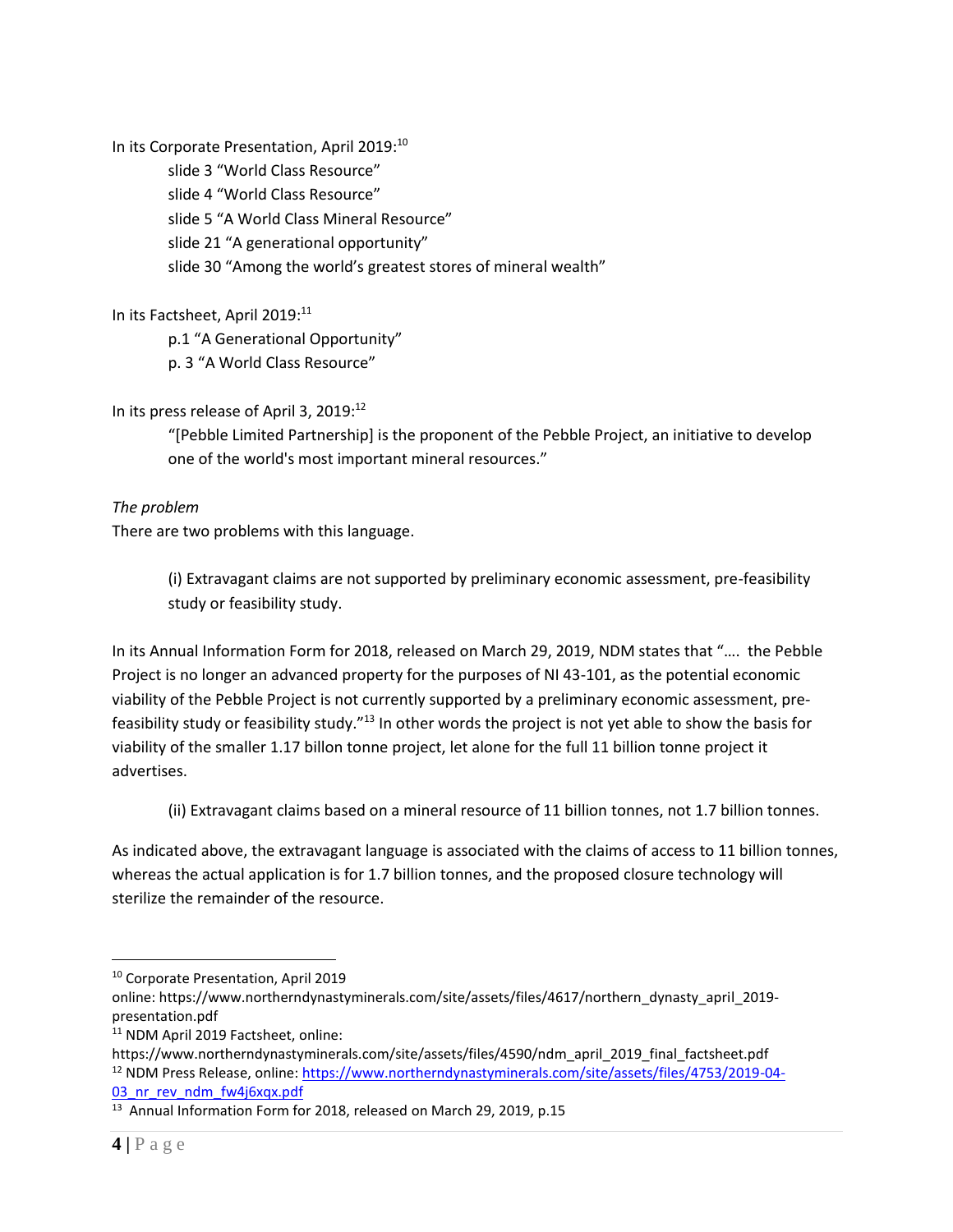A project that does not have support for its potential economic viability, and that bases its claims on accessibility to ten times the volume of mineral resources it is actually seeking permits for, is would seem to be misrepresenting the opportunity with unjustified promotional language. Such promotional language is an issue of concern for the Canadian Securities Administrators which has published staff notices on "Problematic Promotional Activities by Issuers"<sup>14</sup> and a "Review of Website Investor Presentations by Mining Issuers" where terms such as "world class" were specifically flagged as problematic. 15

# **3. Lack of disclosure concerning Alaska native corporation's ownership of subsurface rights along the proposed gas pipeline, and the native corporation's refusal to grant access to the pipeline.**

## *NDM's statements*

"In November 2018, the Pebble Partnership finalized a Right-of-Way Agreement with Alaska Peninsula Corporation ("APC"), securing the right to use defined portions of APC lands for the construction and operation of transportation infrastructure associated with the Pebble Project." 16

#### *The problem*

The statements by NDM give the impression that it has already secured agreements for its transportation infrastructure. However, the mine plan, currently under consideration by the U.S. Army Corps, includes a subsurface natural gas pipeline that would require subsurface rights for completion.<sup>17</sup>

NDM has not disclosed that it has not secured rights for its proposed gas pipeline.

(i) The Bristol Bay Native Corporation owns the subsurface rights along a portion of the proposed gas pipeline

BBNC is the largest private land holder in the region, including ownership of roughly 3 million acres of subsurface estate.<sup>18</sup> The U.S. Army Corps of Engineers has expressly stated BBNC's land ownership in relationship to the gas pipeline in the Pebble DEIS:

"The natural gas pipeline corridor would cross subsurface lands owned by Cook Inlet Region, Inc. and Bristol Bay Native Corporation. Uses of these surface and subsurface lands privately owned by Alaska Native corporations are subject to the approval of the landowners."<sup>19</sup>

<sup>&</sup>lt;sup>14</sup> CAS Staff Notice 51-356, "Notice of Problematic Promotional Activities by Issuers" (https://www.bcsc.bc.ca/Securities\_Law/Policies/Policy5/PDF/51-

<sup>356</sup> CSA Staff Notice November 29 2018/)

<sup>&</sup>lt;sup>15</sup> CSA Staff Notice 43-309, "Review of Website Investor Presentations by Mining Issuers"

<sup>(</sup>https://www.bcsc.bc.ca/Securities\_Law/Policies/Policy4/PDF/43-309 CSA\_Staff\_Notice April\_9\_2015/)

<sup>&</sup>lt;sup>16</sup> MD &A for December 31, 2018 posted on SEDAR on April 1, 2019, p. 7.

<sup>&</sup>lt;sup>17</sup> The Pebble Partnership: Pebble Project, Project Description 2018. p. 48 – 53, online:

https://pebbleprojecteis.com/files/5ebfa789-8763-4f06-970d-65aeb20320a3

<sup>18</sup> Bristol Bay Native Corporation, "Land", online: https://www.bbnc.net/our-corporation/land/land-policy/ <sup>19</sup> see Draft Environmental Impact Assessment, February 2019, p. 4.2-4 available at US Army Corps of Engineers https://www.pebbleprojecteis.com/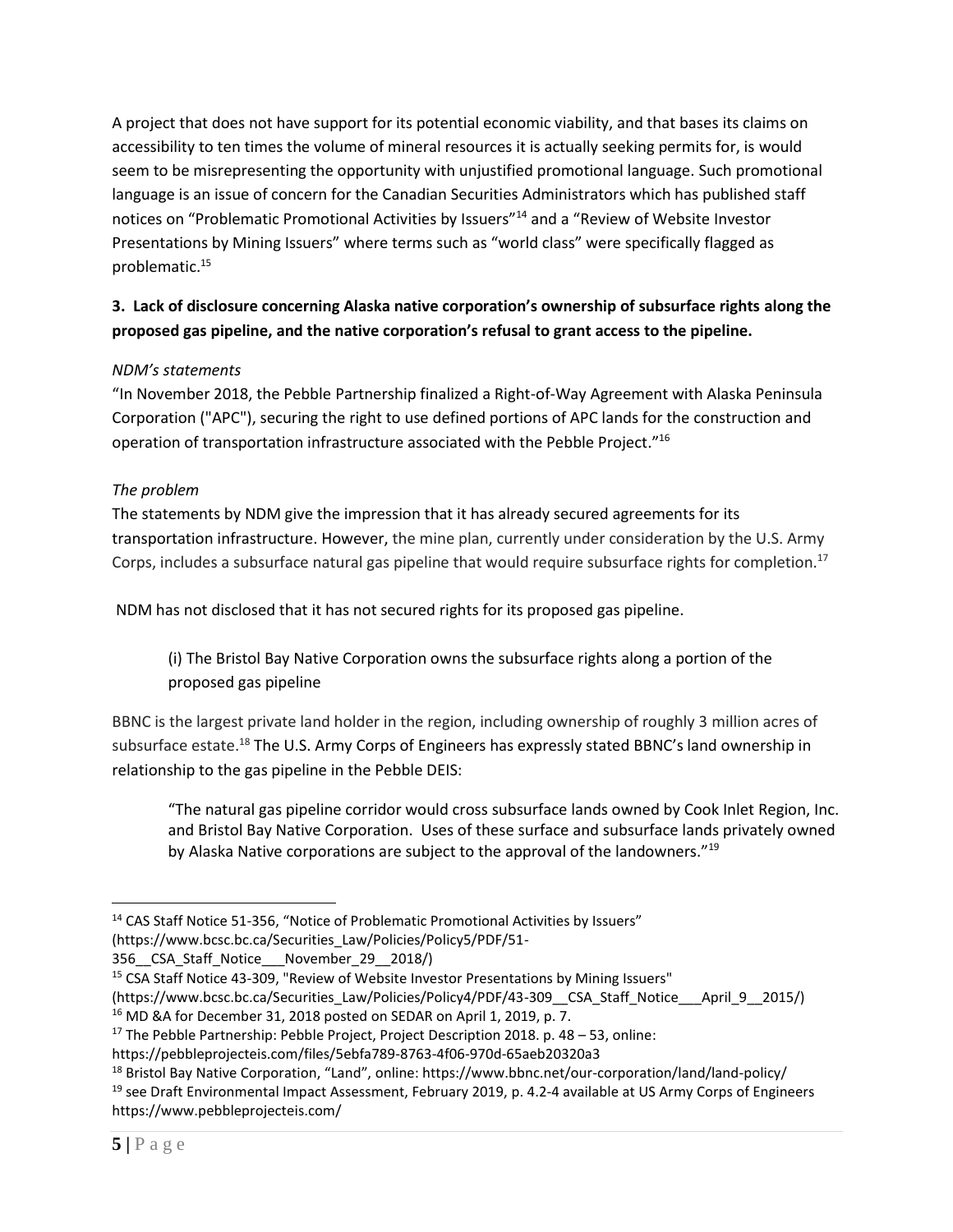(ii) BBNC has notified NDM of its intent to refuse access to these subsurface lands for the purposes of a pipeline.

In order to place a below surface natural gas pipeline NDM needs to have the cooperation of the BBNC. However, BBNC has stated that it does not have any intention of giving NDM access to the subsurface, in a letter sent to the Pebble Limited Partnership (a subsidiary of Northern Dynasty) on December 7, 2018:

"There are potential corridors along the north side, south side and around the west end of Lake Iliamna. What all these routes have in common is that they traverse Alaska Native corporation split-estate lands where BBNC is the subsurface landowner. [Pebble Limited Partnership] does not have BBNC's permission to trespass our subsurface or to utilize any of our subsurface resources."<sup>20</sup>

This letter has not been disclosed by NDM.

The opposition of the BBNC should be disclosed on the basis that failure to secure access to the subsurface will present barriers to the construction of the pipeline.

## **5. Lack of disclosure of Alaska Native opposition to the project and failure to secure social license for the mine.**

There is broad opposition to the proposed project by Alaska Native interests within Bristol Bay. The Bristol Bay Native Corporation opposes the mine in general because of its impact on the way of life of Indigenous people. This opposition is stated on its website:

"Development of the Pebble Mine would threaten the Bristol Bay fishery and the worldclass salmon run which has served as the heart of our subsistence lifestyle, supporting our people for generations. BBNC's firm opposition to Pebble is consistent with the values of cultural and economic sustainability to which we hold ourselves." – BBNC Chairman Joe Chythlook

"BBNC does not otherwise oppose mining development. Pebble Mine is simply different. In any configuration, the mine is too big and will be located in too important of a location. It poses unacceptable risks to the salmon resource and consequently, the subsistence lifestyle and economic interests of our shareholders." – Jason Metrokin, President & CEO, BBNC<sup>21</sup>

The United Tribes of Bristol Bay (UTBB) is a tribal consortium of Bristol Bay tribal governments.<sup>22</sup> UTBB's member tribes represent fifteen of the Yup'ik, Dena'ina, and Alutiq indigenous communities in Bristol Bay – over half the population of the region.<sup>23</sup> The Bristol Bay Native Association (BBNA) comprises 31 tribes organized as a non-profit corporation to provide a social, educational, and economic services to

<sup>&</sup>lt;sup>20</sup> Bristol Bay Native Corporation, "Letter to Tom Collier", December 7, 2018, online: https://www.bbnc.net/wpcontent/uploads/2019/01/BBNC-Letter-to-PLP-12.7.18.pdf

<sup>21</sup> "Pebble Mine" https://www.bbnc.net/our-corporation/pebble-mine/

<sup>22</sup> United Tribes of Bristol Bay,<http://utbb.org/>

<sup>&</sup>lt;sup>23</sup> United Tribes of Bristol Bay, "About us", <http://utbb.org/about-us/>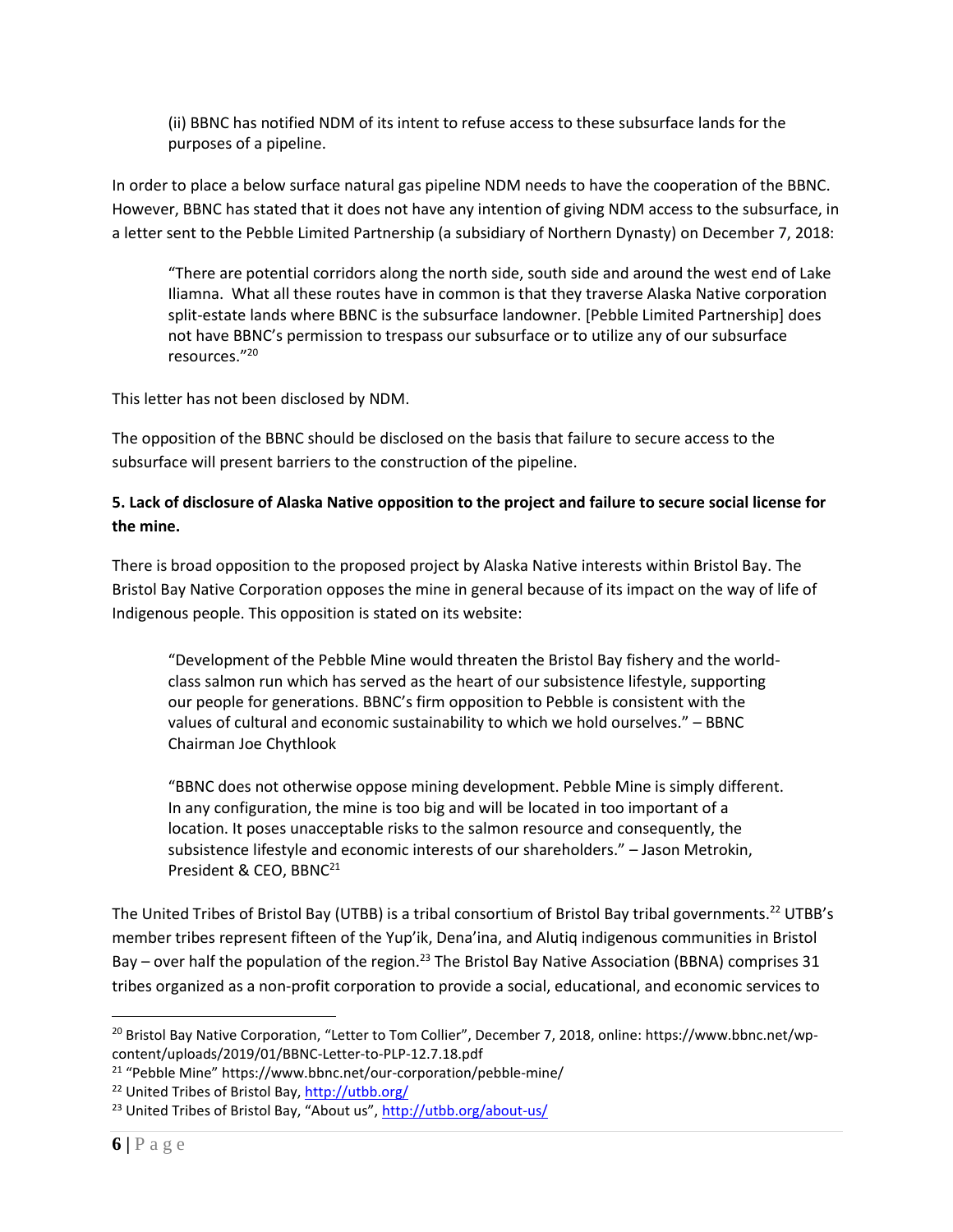the Native People of the Bristol Bay region.<sup>24</sup> UTBB and BBNA have expressly stated their opposition to Pebble in full-page advertisements and elsewhere:

"We will never relent in our fight against the Pebble Mine"<sup>25</sup>

"A Pebble mine, big or small, cannot co-exist with our fishery. Pebble will always be the wrong mine, in the wrong place. And the people of Bristol Bay will never trade our fish for gold."<sup>26</sup> – Alannah Hurley, Executive Director of UTBB

NDM does not mention Indigenous opposition in the April 2019 Factsheet;<sup>27</sup> the April 2019 Corporate Presentation;<sup>28</sup> the MD&A posted on April 1, 2019;<sup>29</sup> nor in the Annual Information Form posted on April 1, 2019.<sup>30</sup>

The lack of social license affects share value and should be disclosed, especially when it concerns Indigenous peoples. Numerous international industry standards require consent of Indigenous people for extractive projects, including the Performance Standards of the International Finance Corporation<sup>31</sup> and the Equator Principles,<sup>32</sup> adopted by the world's major financial institutions. A recent case on point is the continued suspension of the second largest silver mine in the world for failure to consult the Indigenous Xinca people in Guatemala. The mining company had not disclosed widespread Indigenous opposition to the mine before the mine was suspended by court order in July 2017 for lack of consultation with Indigenous people. The mine, owned by Tahoe Resources, traded at about \$25 US at its height in 2014, but sold to Pan American Silver for \$3.40 US in 2019, with still no date for reopening the project.

<sup>24</sup> Bristol Bay Native Association<https://www.bbna.com/>

<sup>25</sup> From full page advertisement against the mine in the *Vancouver Sun*, [https://earthworks.org/blog/when-it](https://earthworks.org/blog/when-it-comes-to-pebble-mine-no-means-no/)[comes-to-pebble-mine-no-means-no/](https://earthworks.org/blog/when-it-comes-to-pebble-mine-no-means-no/)

<sup>&</sup>lt;sup>26</sup> Anchorage Daily News, "People of Bristol Bay will never trade fish for gold"

<https://www.adn.com/opinions/2017/06/22/people-of-bristol-bay-will-never-trade-fish-for-gold/> <sup>27</sup> NDM April 2019 Factsheet

online: https://www.northerndynastyminerals.com/site/assets/files/4590/ndm\_april\_2019\_final\_factsheet.pdf <sup>28</sup> Corporate Presentation, April 2019

online: https://www.northerndynastyminerals.com/site/assets/files/4617/northern\_dynasty\_april\_2019 presentation.pdf

<sup>&</sup>lt;sup>29</sup> MD &A for December 31, 2018 posted on SEDAR on April 1, 2019

<sup>30</sup> 2018 Annual Information Form, posted on SEDAR on March 29, 2019

<sup>&</sup>lt;sup>31</sup> International Finance Corporation, Performance Standard 7 (Indigenous People), paragraph 2, sets out the objectives for conduct in relation to Indigenous peoples:

<sup>&</sup>quot;To ensure the Free, Prior, and Informed Consent (FPIC) of the Affected Communities of Indigenous Peoples when the circumstances described in this Performance Standard are present." online:

https://www.ifc.org/wps/wcm/connect/1ee7038049a79139b845faa8c6a8312a/PS7\_English\_2012.pdf?MOD=AJPE RES

<sup>&</sup>lt;sup>32</sup> Ninety-six of the most important financial institutions in the world subscribe to the Equator Principles. Principle 5 (Stakeholder Engagement) adopts the IFC Performance Standards:

<sup>&</sup>quot;Projects with adverse impacts on indigenous people will require their Free Prior Informed Consent" online: https://equator-principles.com/wp-content/uploads/2017/03/equator\_principles\_III.pdf